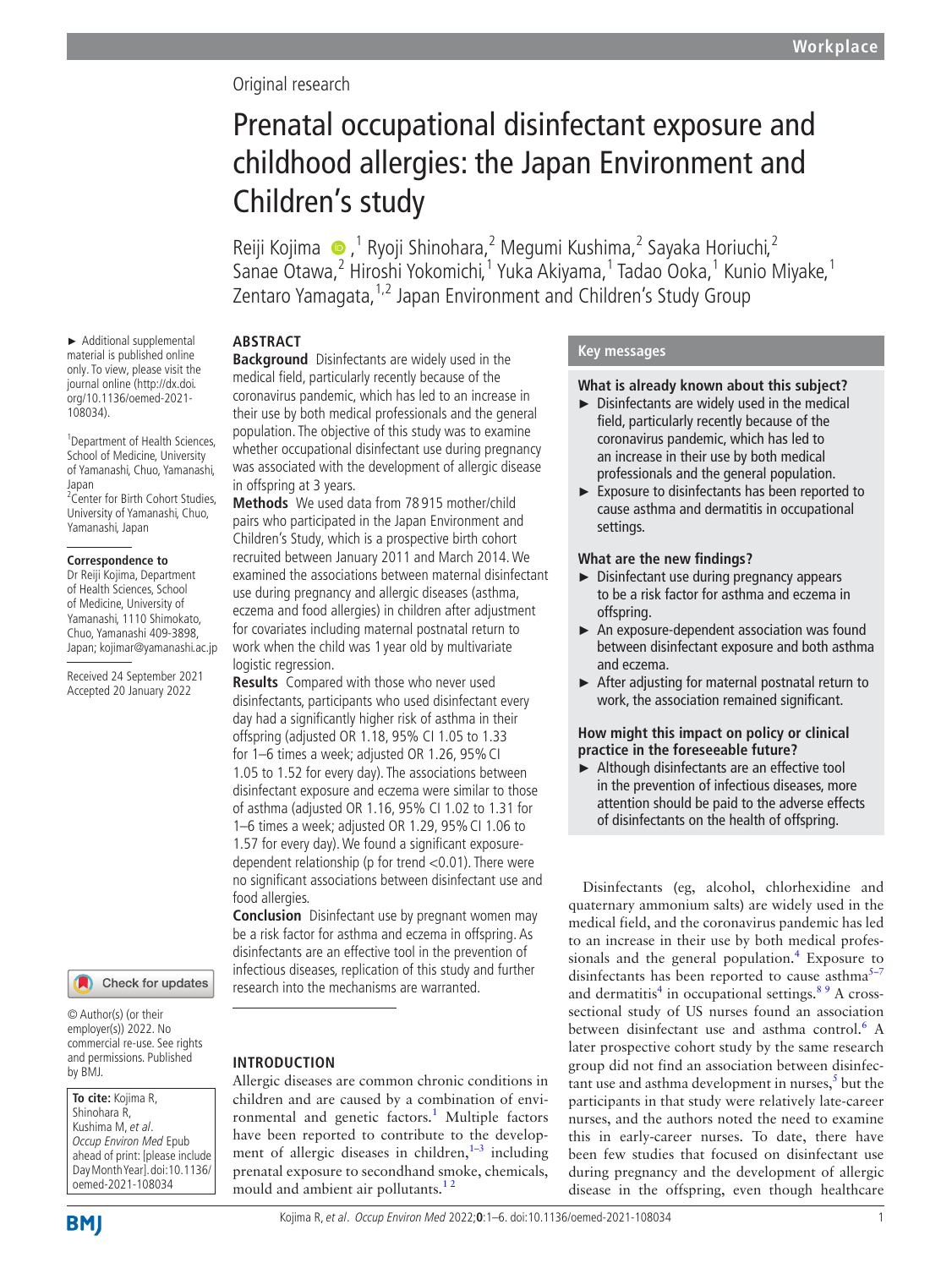<span id="page-1-0"></span>

| Table 1<br>Characteristics of study participants (n=78915)         |               |            |  |  |
|--------------------------------------------------------------------|---------------|------------|--|--|
|                                                                    | <b>Number</b> | Percentage |  |  |
| Maternal history of allergy                                        |               |            |  |  |
| Yes                                                                | 38016         | 48.3       |  |  |
| <b>No</b>                                                          | 40622         | 51.7       |  |  |
| Paternal history of allergy                                        |               |            |  |  |
| Yes                                                                | 17426         | 22.1       |  |  |
| No                                                                 | 24229         | 30.7       |  |  |
| Missing                                                            | 37260         | 47.2       |  |  |
| Pre-pregnancy body mass index (kg/m <sup>2</sup> )                 |               |            |  |  |
| < 18.5                                                             | 12763         | 16.2       |  |  |
| $>18.5 - 25$                                                       | 58230         | 73.8       |  |  |
| $\geq$ 25                                                          | 7885          | 10.0       |  |  |
| Maternal age at pregnancy (years)                                  |               |            |  |  |
| $<$ 25                                                             | 9063          | 11.5       |  |  |
| $\geq$ 25-<30                                                      | 22673         | 28.7       |  |  |
| $\geq 30 - 35$                                                     | 27764         | 35.2       |  |  |
| $\geq$ 35                                                          | 19415         | 24.6       |  |  |
| Household income (million Japanese yen/                            |               |            |  |  |
| $year)^*$                                                          |               |            |  |  |
| $<$ 4                                                              | 28684         | 36.4       |  |  |
| $\geq 4 - 8$                                                       | 37120         | 47.0       |  |  |
| $\geq 8$                                                           | 8312          | 10.5       |  |  |
| Unknown                                                            | 4799          | 6.1        |  |  |
| Indoor cigarette smoke during pregnancyt                           |               |            |  |  |
| No                                                                 | 61688         | 79.1       |  |  |
| Yes                                                                | 16309         | 20.9       |  |  |
| Maternal history of alcohol consumption in                         |               |            |  |  |
| early pregnancy                                                    |               |            |  |  |
| Never                                                              | 27415         | 35.0       |  |  |
| Previously did but quit                                            | 43004         | 54.9       |  |  |
| Currently consuming alcohol                                        | 7933          | 10.1       |  |  |
| Number of night shifts‡                                            |               |            |  |  |
| <3 days per month                                                  | 75503         | 95.7       |  |  |
| $\geq$ 3 days per month                                            | 3412          | 4.3        |  |  |
| Maternal stress (Kessler Psychological Distress Scale, version K6) |               |            |  |  |
| <5 (not experiencing stress)                                       | 56860         | 72.5       |  |  |
| $\geq$ 5 (experiencing stress)                                     | 21544         | 27.5       |  |  |
| Maternal occupations at the time of<br>pregnancy                   |               |            |  |  |
| Non-healthcare professional                                        | 61853         | 79.3       |  |  |
| Healthcare professional§                                           | 16195         | 20.8       |  |  |
| Disinfectant exposure during pregnancy                             |               |            |  |  |
| <b>Never</b>                                                       | 69387         | 87.9       |  |  |
| 1-3 times a month                                                  | 4103          | 5.2        |  |  |
| 1-6 times a week                                                   | 4064          | 5.2        |  |  |
| Every day                                                          | 1361          | 1.7        |  |  |
| Postnatal return to work at 1 year                                 |               |            |  |  |
| Yes                                                                | 34663         | 45.5       |  |  |
| No                                                                 | 41598         | 54.6       |  |  |
| Mode of delivery                                                   |               |            |  |  |
| Caesarean section                                                  | 15429         | 19.6       |  |  |
| Vaginal                                                            | 63160         | 80.4       |  |  |
| Preterm delivery                                                   |               |            |  |  |
| Yes (<37 weeks gestation)                                          | 4092          | 5.2        |  |  |
| No $(\geq)37$ weeks gestation)                                     | 74682         | 94.8       |  |  |
| Birth weight                                                       |               |            |  |  |
| $<$ 2500 g                                                         | 6960          | 8.8        |  |  |
| $\geq$ 2500 g                                                      | 71773         | 91.2       |  |  |
| Child's sex                                                        |               |            |  |  |
| Male                                                               | 40392         | 51.2       |  |  |
|                                                                    |               | continued  |  |  |

| <b>Table 1</b> continued            |               |            |
|-------------------------------------|---------------|------------|
|                                     | <b>Number</b> | Percentage |
| Female                              | 38523         | 48.8       |
| Older siblings                      |               |            |
| Yes                                 | 42141         | 53.6       |
| No                                  | 36497         | 46.4       |
| Duration of exclusive breastfeeding |               |            |
| Fewer than 6 months                 | 46202         | 59.8       |
| At least 6 months                   | 31109         | 40.2       |
| Child attended daycare at 1 year    |               |            |
| Yes                                 | 20093         | 26.1       |
| No                                  | 56895         | 73.9       |
| Physician-diagnosed allergy         |               |            |
| Asthma at 3 years                   | 6081          | 7.7        |
| Eczema at 3 years                   | 5780          | 7.3        |
| Food allergy at 3 years             | 4970          | 6.3        |

\*An income of less than 2million yen per year (approximately US\$18 000) is considered

poverty in Japan, while an income of 4–6million yen is considered average. †The presence of one or more individuals smoking at home in the presence of a pregnant

woman.

‡Work except day shifts (approximately morning to evening).

§Respondents who selected the following; medical doctors, dentists, veterinarians, pharmacists, public health nurses, midwives, nurses, medical technicians, other health workers, social welfare professionals (social workers), other health professionals, nursing

care service workers and healthcare service workers.

professionals, the main users of disinfectants, include many women of reproductive age.

Several studies have been published that focused on occupational chemical exposure during pregnancy and allergic diseases in offspring, but few of these studies involved disinfectants. There are reports of increased risk of offspring allergic disease in occupational groups working with low molecular weight agents<sup>[10](#page-5-5)</sup> and solvents.<sup>[11 12](#page-5-6)</sup> In some of these reports the exposure group includes healthcare professionals<sup>[11](#page-5-6)</sup> and in others it does not.<sup>[12](#page-5-7)</sup> Occupational exposure to chemicals, including disinfectants, has been reported to increase the risk of asthma in offspring,  $13$  but the occupational category of chemicals in this study was a mix of disinfectants and chemicals such as isocyanates, and disinfectants alone were not assessed.<sup>13</sup> Occupational exposure to latex and disinfectants has been reported to increase the risk of asthma in offspring,<sup>14</sup> but the occupation was used to estimate disinfectant exposure and the actual frequency of disinfectant use was not measured. Thus, the association between disinfectant use during pregnancy and the development of allergic disease in offspring is not well studied.

Given the current increased use of disinfectants to prevent new coronavirus infections, it is of great public health importance to consider whether prenatal disinfectant exposure is a risk for the development of allergic diseases. Therefore, the current study examined whether prenatal disinfectant exposure was associated with an increased risk of allergic diseases at 3

<span id="page-1-1"></span>

|                     | <b>Table 2</b> Disinfectant use by healthcare professionals |            |                                               |            |  |
|---------------------|-------------------------------------------------------------|------------|-----------------------------------------------|------------|--|
|                     | Non-healthcare professional<br>$(n=61853)$                  |            | <b>Healthcare professional</b><br>$(n=16195)$ |            |  |
|                     | Number                                                      | Percentage | Number                                        | Percentage |  |
| Disinfectant use    |                                                             |            |                                               |            |  |
| Never               | 57672                                                       | 93.2       | 10947                                         | 67.6       |  |
| $1-3$ times a month | 2678                                                        | 4.3        | 1377                                          | 8.5        |  |
| 1-6 times a week    | 1161                                                        | 1.9        | 2862                                          | 17.7       |  |
| Every day           | 342                                                         | 0.6        | 1009                                          | 6.2        |  |

2 Kojima R, et al. Occup Environ Med 2022;**0**:1–6. doi:10.1136/oemed-2021-108034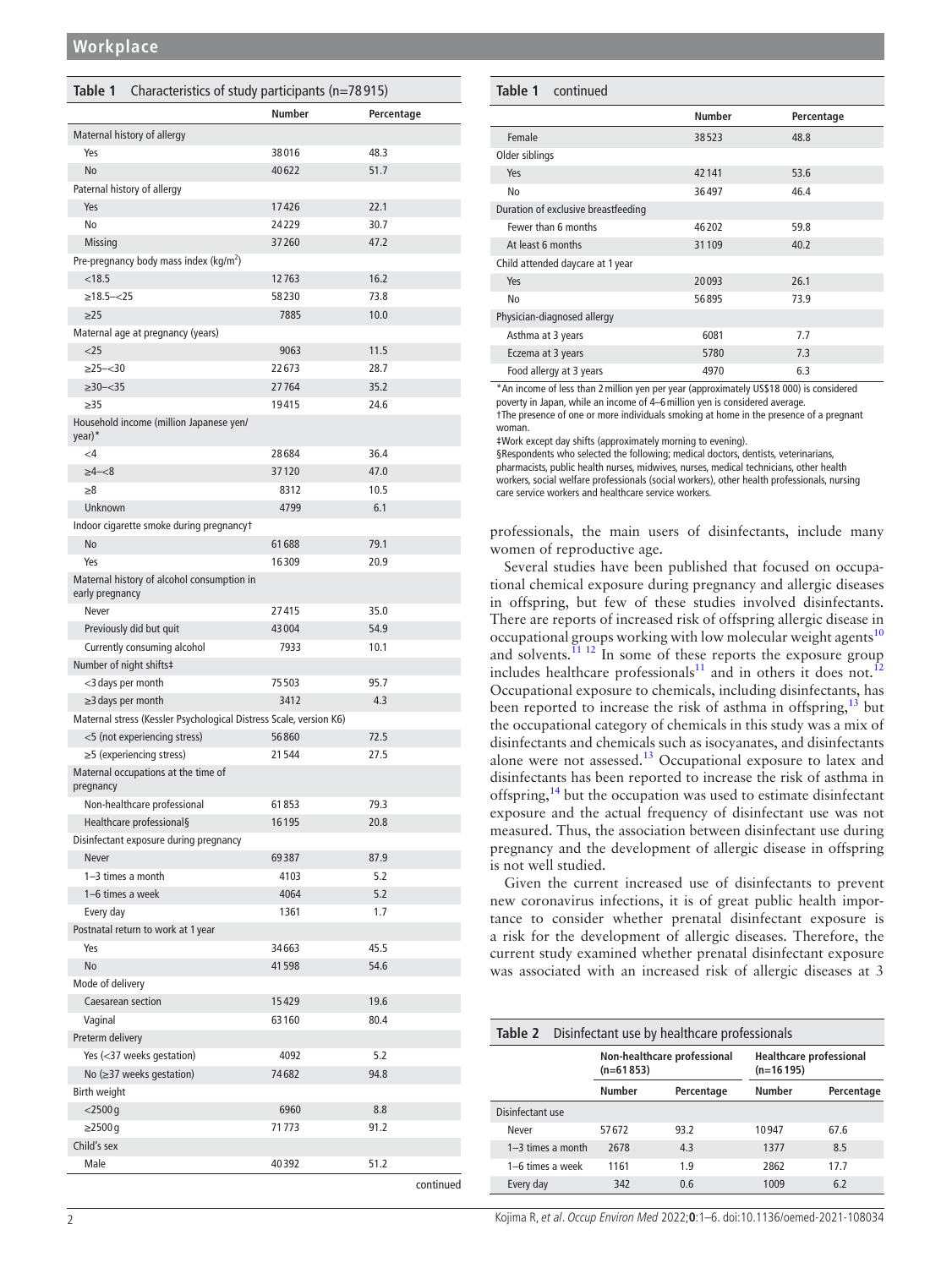<span id="page-2-0"></span>

| ORs of physician-diagnosed allergy at 3 years in relation to prenatal disinfectant exposure by frequency<br>Table 3 |           |              |           |              |           |              |  |
|---------------------------------------------------------------------------------------------------------------------|-----------|--------------|-----------|--------------|-----------|--------------|--|
|                                                                                                                     |           | Model 1      |           | Model 2      |           | Model 3      |  |
|                                                                                                                     | <b>OR</b> | 95% CI       | <b>OR</b> | 95% CI       | <b>OR</b> | 95% CI       |  |
| Asthma (n=6081)                                                                                                     |           |              |           |              |           |              |  |
| Disinfectant exposure                                                                                               |           |              |           |              |           |              |  |
| Never                                                                                                               | Ref       |              | Ref       |              | Ref       |              |  |
| $1-3$ times a month                                                                                                 | 1.11      | 0.99 to 1.25 | 1.03      | 0.91 to 1.16 | 1.02      | 0.91 to 1.16 |  |
| 1-6 times a week                                                                                                    | 1.38      | 1.24 to 1.53 | 1.19      | 1.06 to 1.34 | 1.18      | 1.05 to 1.33 |  |
| Every day                                                                                                           | 1.50      | 1.26 to 1.78 | 1.30      | 1.08 to 1.56 | 1.26      | 1.05 to 1.52 |  |
| p for trend                                                                                                         | < 0.01    |              | < 0.01    |              | < 0.01    |              |  |
| Eczema (n=5780)                                                                                                     |           |              |           |              |           |              |  |
| Disinfectant exposure                                                                                               |           |              |           |              |           |              |  |
| Never                                                                                                               | Ref       |              | Ref       |              | Ref       |              |  |
| $1-3$ times a month                                                                                                 | 1.03      | 0.92 to 1.16 | 1.01      | 0.89 to 1.15 | 1.01      | 0.89 to 1.15 |  |
| 1-6 times a week                                                                                                    | 1.16      | 1.03 to 1.3  | 1.15      | 1.02 to 1.31 | 1.16      | 1.02 to 1.31 |  |
| Every day                                                                                                           | 1.36      | 1.13 to 1.63 | 1.31      | 1.08 to 1.59 | 1.29      | 1.06 to 1.57 |  |
| p for trend                                                                                                         | < 0.01    |              | < 0.01    |              | < 0.01    |              |  |
| Food allergy (n=4970)                                                                                               |           |              |           |              |           |              |  |
| Disinfectant exposure                                                                                               |           |              |           |              |           |              |  |
| <b>Never</b>                                                                                                        | Ref       |              | Ref       |              | Ref       |              |  |
| $1-3$ times a month                                                                                                 | 1.11      | 0.98 to 1.26 | 1.07      | 0.94 to 1.22 | 1.07      | 0.94 to 1.22 |  |
| 1-6 times a week                                                                                                    | 1.15      | 1.02 to 1.30 | 0.99      | 0.87 to 1.13 | 0.99      | 0.87 to 1.14 |  |
| Every day                                                                                                           | 1.10      | 0.88 to 1.36 | 0.98      | 0.78 to 1.22 | 0.98      | 0.79 to 1.23 |  |
| p for trend                                                                                                         | 0.01      |              | 0.95      |              | 0.89      |              |  |

Model 1: crude. Model 2: adjusted for maternal and paternal history of allergy, maternal body mass index, maternal exposure to indoor cigarette smoke, maternal alcohol consumption during pregnancy, maternal age at pregnancy, household income, mode of delivery, preterm birth, child birth weight, child sex, older siblings, exclusive breastfeeding, child daycare attendance at 1 year, maternal occupation. Model 3: Model 2+adjusted for maternal postnatal return to work when the child was 1 year old. Bold type indicates statistical significance (p<0.05).

years, using samples and data from a longitudinal prospective large birth cohort, the Japan Environment and Children's Study (JECS).

# **Variables**

## **Outcomes**

# **METHODS**

### **Study population**

The participants of this study were mother/child pairs who participated in the JECS nationwide birth cohort study funded by the Ministry of the Environment, Japan. The JECS protocol and baseline data have been described elsewhere[.15 16](#page-5-10) Briefly, the JECS is an ongoing nationwide birth cohort study which recruited more than 100000 pregnant women who lived in one of 15 study areas covering a wide geographical area between January 2011 and March 2014. Participants were recruited via cooperating healthcare providers and/or local government offices issuing Maternal and Child Health Handbooks. The JECS covered approximately half of the births in the study area. The JECS protocol was reviewed and approved by the Ministry of the Environment's Institutional Review Board on Epidemiological Studies (IRB number: 100910001) and by the ethics committees of all participating institutions. Written informed consent was obtained from all participants.

This study was based on the jecs-ta-20190930 dataset released in October 2019. The dataset included 104062 fetal records. There were 5637 mothers of two children who participated in the study and 52 mothers of three children. Of these, we excluded stillbirths and miscarriages (n=3758), as well as subjects for whom data were missing for disinfectant use (n=5733) and allergic diseases in the children at 3 years ( $n=15656$ ). The final study population included 78915 mother/child pairs.

The outcomes of the present study were physician-diagnosed allergic diseases (asthma, eczema and food allergies) in children at 3 years. Information about the outcomes was self-reported by the mothers and collected using self-administered questionnaires.[17](#page-5-11) Allergic disease (asthma, eczema and food allergies) diagnosed by a physician at 3 years was defined as a positive response to the question, "Has your child ever been diagnosed by a physician as having one or more allergic disease(s) in the past 12 months or been treated for such a disease?"

# Exposure

In the present study the exposure was disinfectant use. All pregnant women in the second/third trimesters (22–28 weeks gestation) were asked about their disinfectant use by self-administered questionnaires.<sup>[18](#page-5-12)</sup> Participants were asked the "frequency of using or handling following materials during work for more than half a day." 'Medical disinfectant' was one of the materials specified, and no specific disinfectant (eg, alcohol, chlorhexidine and quaternary ammonium salts) was indicated. The response options were 'never', '1–3 times a month', '1–6 times a week' and 'every day'.

## Covariates

We selected the following covariates for modelling from previous studies about factors related to development of allergic diseases during gestation and early infancy<sup>2 3 19–21</sup> and directed acyclic graphs [\(online supplemental figure A-1\)](https://dx.doi.org/10.1136/oemed-2021-108034).<sup>22</sup> Information on maternal and paternal history of allergies (asthma, eczema, food allergies and allergic rhinitis), exposure to indoor cigarette smoke during pregnancy, maternal alcohol consumption during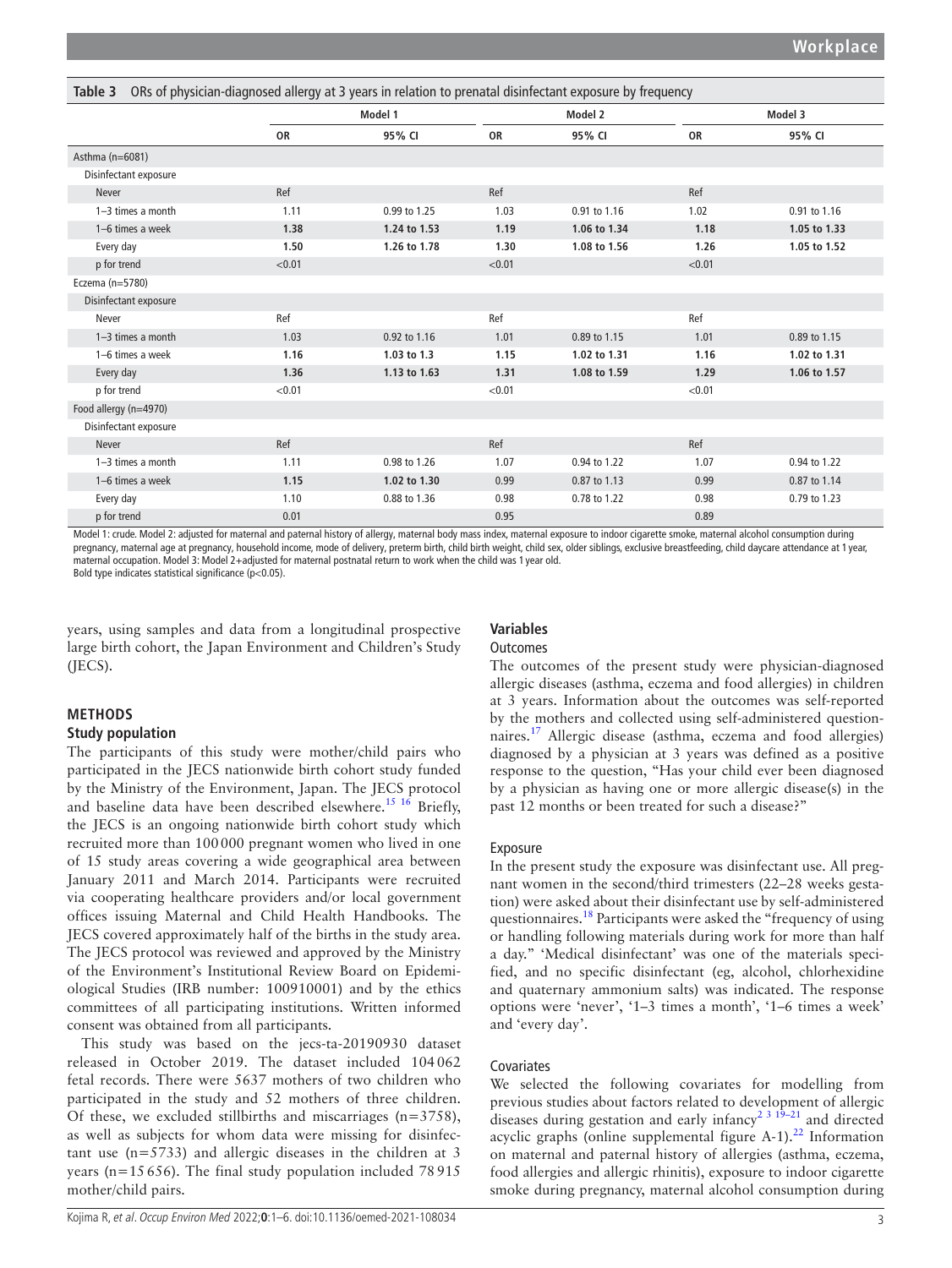<span id="page-3-0"></span>

| Table 4 Adjusted ORs of allergy at 3 years of age in relation to |  |
|------------------------------------------------------------------|--|
| disinfectant exposure with or without postnatal return to work   |  |

|                       | Without return to work<br>$(n=41598)$ |              | With return to work<br>$(n=34663)$ |              |  |
|-----------------------|---------------------------------------|--------------|------------------------------------|--------------|--|
|                       | Adjusted<br>OR*                       | 95% CI       | Adjusted<br>OR*                    | 95% CI       |  |
| Asthma                |                                       |              |                                    |              |  |
| Disinfectant exposure |                                       |              |                                    |              |  |
| Never                 | Ref                                   |              | Ref                                |              |  |
| $1-3$ times a month   | 1.02                                  | 0.87 to 1.20 | 1.02                               | 0.85 to 1.23 |  |
| 1-6 times a week      | 1.13                                  | 0.99 to 1.31 | 1.29                               | 1.05 to 1.60 |  |
| Every day             | 1.30                                  | 1.05 to 1.60 | 1.16                               | 0.78 to 1.71 |  |
| p for trend           | < 0.01                                |              | 0.04                               |              |  |
| Eczema                |                                       |              |                                    |              |  |
| Disinfectant exposure |                                       |              |                                    |              |  |
| Never                 | Ref                                   |              | Ref                                |              |  |
| $1-3$ times a month   | 0.91                                  | 0.75 to 1.10 | 1.12                               | 0.94 to 1.32 |  |
| 1-6 times a week      | 1.38                                  | 1.12 to 1.70 | 1.06                               | 0.91 to 1.24 |  |
| Every day             | 1.28                                  | 0.88 to 1.87 | 1.30                               | 1.04 to 1.64 |  |
| p for trend           | 0.02                                  |              | 0.03                               |              |  |

Bold type indicates statistical significance (p<0.05).

P value for interaction (disinfectant exposure and postnatal return to work): asthma, 0.45; eczema, 0.24.

\*Adjusted for maternal and paternal history of allergy, maternal body mass index, maternal exposure to indoor cigarette smoke, maternal alcohol consumption during pregnancy, maternal age at pregnancy, household income, mode of delivery, preterm birth, child birth weight, child sex, older siblings, exclusive breastfeeding, child daycare attendance at 1 year, maternal occupation.

pregnancy, maternal stress, night shift work and occupation (healthcare worker or not) during pregnancy, annual household income, the presence of older siblings, exclusive breastfeeding, daycare attendance at 1year and maternal postnatal return to work when the child was 1year old was ascertained using selfadministered questionnaires during pregnancy, at 1year and 3 years. Information on age at pregnancy, mode of delivery, gestational age at delivery, pre-pregnancy body mass index, child birth weight and sex of the child was collected from transcriptions from physicians, midwives/nurses or research coordinators.

# **Statistical analyses**

We calculated summary measures of the characteristics of study participants and outcomes. A logistic regression model was used to examine the association of maternal disinfectant use with diagnosed allergies at 3 years and 'never' was used as the reference for the analysis. Model 1 was a crude model. Model 2 was adjusted for maternal and paternal history of allergies, pre-pregnancy body mass index, maternal age at pregnancy, maternal exposure to indoor cigarette smoke during pregnancy, maternal alcohol consumption during pregnancy, mode of delivery, annual household income, birth weight, gestational age at delivery, sex of the child, the presence of older siblings, exclusive breastfeeding, daycare attendance at 1year and maternal occupation. Model 3 was adjusted further for maternal postnatal return to work when the child was 1year old. For the trend test on the frequency of disinfectant use, the linear trend was tested by transforming the use of four categories of disinfectant use as continuous variables. Moreover, to examine modification of effect of disinfectant use by maternal postnatal return to work and occupation, subgroup analyses were performed by maternal postnatal return to work and occupation (healthcare professional or not). All analyses were conducted in SAS 9.4 (SAS Institute, Cary, North Carolina, USA). p<0.05 was considered significant.

# **RESULTS**

[Table](#page-1-0) 1 shows the characteristics of the study participants. The prevalence of occupational disinfectant use was 5.2% (1–3 times a month), 5.2% (1–6 times a week) and 1.7% (every day). The prevalence of physician-diagnosed allergies at 3 years was 7.7% for asthma, 7.3% for atopic dermatitis and 6.3% for food allergies. [Table](#page-1-1) 2 shows disinfectant use stratified by occupation; healthcare professionals used disinfectants more frequently than non-healthcare professionals.

[Table](#page-2-0) 3 shows the results of logistic regression evaluating the associations between disinfectant exposure and physiciandiagnosed asthma at 3 years grouped by frequency of exposure. Participants who used disinfectant were more likely to have children with asthma than those who never used disinfectant (Model 1, [Table](#page-2-0) 3; OR 1.38, 95% CI 1.24 to 1.53 for 1–6 times a week; OR 1.50, 95%CI 1.26 to 1.78 for every day; p for trend <0.01). Adjusting for potential confounders slightly reduced the effect of disinfectant use on asthma in offspring (Model 2, [Table](#page-2-0) 3; OR 1.19, 95%CI 1.06 to 1.34 for 1–6 times a week; OR 1.30, 95% CI 1.08 to 1.56 for every day; p for trend  $< 0.01$ ). In the final model, adjusting for maternal postnatal return to work when the child was 1year old, the effect remained significantly and positively associated with offspring asthma at 3 years (Model 3, [Table](#page-2-0) 3; OR 1.18, 95%CI 1.05 to 1.33 for 1–6 times a week; OR 1.26, 95%CI 1.05 to 1.52 for every day; p for trend <0.01). There was a significant exposure-dependent association between disinfectant exposure and asthma. The associations between disinfectant exposure and physician-diagnosed eczema at 3 years were similar to those of asthma ([Table](#page-2-0) 3). However, there were no significant associations between disinfectant exposure and physician-diagnosed food allergy at 3 years.

[Table](#page-3-0) 4 shows the results stratified by whether the mother returned to work when the child was 1year old. Regardless of whether the mother returned to work at that time, prenatal occupational exposure to disinfectants was associated with an increased risk of asthma and eczema in offspring. Interactions between disinfectant exposure and postnatal return to work were not significant for asthma or eczema ([Table](#page-3-0) 4). Interactions between disinfectant exposure and healthcare professionals were not significant for asthma or eczema [\(online supplemental Table](https://dx.doi.org/10.1136/oemed-2021-108034) [A2\)](https://dx.doi.org/10.1136/oemed-2021-108034).

# **DISCUSSION**

We found that prenatal occupational disinfectant exposure was a risk factor for physician-diagnosed asthma and eczema and exhibited an exposure-dependent pattern. Subgroup analysis showed that, regardless of whether the mother returned to work when the child was 1year old, prenatal occupational exposure to disinfectants was associated with an increased risk of asthma and eczema in offspring.

The association between maternal use of disinfectants and the development of allergic disease in children has not been well studied. However, some associations between occupational exposure to chemicals in pregnant women and allergic diseases in offspring have been reported.<sup>[10–14 23](#page-5-5)</sup> Most published papers on occupational disinfectant exposure use a job-exposure matrix to assess exposure and report concomitant exposure to disinfectants and industrial chemicals. Maternal perinatal exposure to chemicals has been shown to be a risk factor in asthma and allergies in offspring.[10 11 13 14 23](#page-5-5) However, in the studies classified by a job-exposure matrix, findings are inconsistent regarding whether this exposure is a risk factor in healthcare professionals, including nurses.<sup>[10 12 14](#page-5-5)</sup> There are several studies on exposure to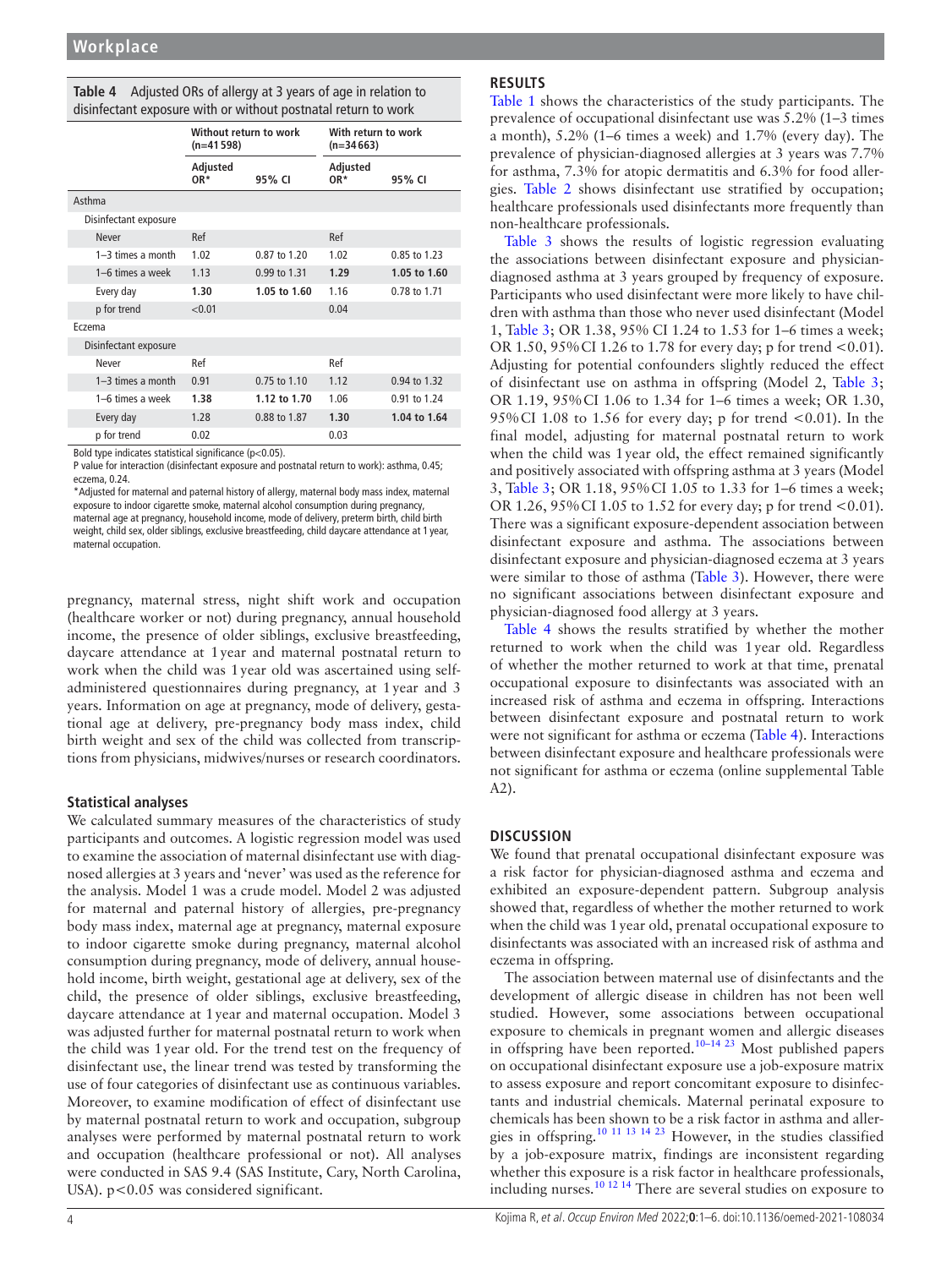household chemicals, including indoor cleaning agents, $24-27$  and the development of allergies in offspring. Most of these studies conclude that such an exposure can indeed lead to asthma in offspring. Some studies assessed household chemicals using a chemical exposure score and did not specifically focus on disinfectants.<sup>25 27</sup> The present study is the first to examine occupational exposure to disinfectants alone and to demonstrate an association of disinfectant exposure in pregnancy with asthma and eczema in offspring in an exposure-response relationship.

For the question of when the effects of perinatal exposure to chemicals, including disinfectants, on the development of allergy in offspring are greater, both prenatal and postnatal exposures have been studied.<sup>10 11 13</sup> <sup>14</sup> <sup>23</sup> Most papers reported a greater effect for postnatal exposure than for prenatal exposure.<sup>10</sup><sup>11 13</sup> <sup>14</sup> However, a recent report by Tjalvin *et al* found an effect of occupational exposure to cleaning agents on asthma in offspring that was both prenatal and postnatal but not postnatal alone. $<sup>2</sup>$ </sup> Our findings indicate that exposure during pregnancy exerts an effect on allergies in offspring regardless of whether the mother returns to work when the child is 1year old, and suggest an effect by exposure during pregnancy alone. However, whether the frequency of maternal exposure was similar prenatally and postnatally is unknown, requiring a future study with a design that permits a separate evaluation of prenatal and postnatal effects.

There are several possible explanations for the findings of this study. The first is a microbiome-mediated mechanism.<sup>2</sup> Frequent use of disinfectants during pregnancy may alter the dermal flora. The establishment of a newborn's gut microbiota has been reported to be influenced by the mother's flora (intestinal, vaginal and dermal). $30$  It has also been reported that the intestinal microflora in early life is associated with the development of allergic diseases in later life, $3^{1-33}$  and that dysregulation of the mother's skin microflora may contribute to the development of allergic diseases in the child. Antibiotic use during pregnancy has been reported to be associated with the development of allergic disease in the child, $34$  and only endocrine-disrupting chemicals with antimicrobial activity such as triclosan have been reported to be associated with aeroallergen sensitisation,<sup>[35](#page-5-22)</sup> supporting the microbiome-mediated explanation. However, whether disinfectants change the dermal flora has not been fully investigated. In addition, postnatal exposure must also be taken into account. Those who use more disinfectants at work may also use more disinfectants at home, exposing children directly to these chemicals, which may reduce the frequency of common colds and other infections, as the hygiene hypothesis suggests. $36$  The second is transplacental modification of the fetal immune system. The immune system in fetuses is vulnerable to programming, $37$  and exposure to volatile organic compounds during pregnancy has been reported to distort the Th1/Th2 immune response in the fetus and may make it more susceptible to asthma later in life.<sup>38</sup> Disinfectants may be transferred transplacentally to the fetus and influence the development of the immune system towards an allergic disposition.<sup>39  $40$ </sup> This mechanism has been reported as an explanation for the development of allergic diseases in children with prenatal exposure to other chemicals, $38-40$  but requires verification for disinfectants by basic research, including animal experiments. Moreover, it is possible that the asthma and eczema reported in this study developed from direct postnatal exposure and sensitisation, as the children inhaled or touched the molecules of disinfectant on the skin of their mothers without involvement of the microbiome. Finally, it is possible that the findings of this study are simply the result of bias; populations that use medical disinfectants frequently

are likely to be more medically knowledgeable and have better access to healthcare than those that do not, and therefore may have reported the development of allergic disease in their chil-dren more frequently.<sup>[14](#page-5-9)</sup> However, the finding of a significant association between prenatal exposure to disinfectant and the development of allergic diseases remained after adjustment for maternal occupation.

The strength of this study is that it is the first to examine occupational exposure to disinfectants alone and to show the association of disinfectants with asthma and eczema in children in an exposure-response relationship. Other strengths are the size of the cohort (78915 mother/child pairs) and the adjustment for a wide range of confounders. However, some limitations should also be noted. The information obtained on disinfectant use, which was the exposure in this study, was self-reported and the specific disinfectants were not identified. Although respondents were asked about medical disinfectants used at work, there was a wide variation in what they perceived as a 'medical disinfectant', which may have led to misclassification of the exposure. However, as exposure information was obtained prior to the outcome, this is likely to be a non-differential misclassification, and the association between disinfectant use during pregnancy and allergic disease in offspring is likely to have been underestimated. Second, the outcome was self-reported by parents from a physician diagnosis. As noted above, disinfectants (the exposure in this study) were used more frequently by healthcare providers, who have more medical knowledge and access to healthcare than the general population and therefore may be more likely to observe and follow-up on allergic reactions in their children.<sup>14</sup> Moreover, the outcome of the present study was physician-diagnosed asthma at 3 years, but this included transient wheezing which may cause an overestimation. Future studies should monitor asthma symptoms over a longer duration. Third, residual confounding is possible, although we adjusted for confounding by factors reported in previous studies. It is possible that the use of disinfectants is distorting and representative of the effects of other factors rather than the effects of their ingredients, and this hypothesis should be tested in other populations.

#### **CONCLUSION**

Disinfectant use during pregnancy appears to be a risk factor for asthma and eczema in offspring. There was a significant exposure-dependent association between disinfectant exposure and asthma and eczema. As disinfectants are an effective tool in the prevention of infectious diseases, further research into the underlying mechanisms is warranted.

**Acknowledgements** The findings and conclusions of this article are solely the responsibility of the authors and do not represent the official views of the government. The authors would like to thank all participants in the study and the director of the Programme Office. We thank Edanz [\(https://jp.edanz.com/ac\)](https://jp.edanz.com/ac) for editing a draft of this manuscript. Members of the JECS Group as of 2021: Michihiro Kamijima (principal investigator, Nagoya City University, Nagoya, Japan), Shin Yamazaki (National Institute for Environmental Studies, Tsukuba, Japan), Yukihiro Ohya (National Centre for Child Health and Development, Tokyo, Japan), Reiko Kishi (Hokkaido University, Sapporo, Japan), Nobuo Yaegashi (Tohoku University, Sendai, Japan), Koichi Hashimoto (Fukushima Medical University, Fukushima, Japan), Chisato Mori (Chiba University, Chiba, Japan), Shuichi Ito (Yokohama City University, Yokohama, Japan), Zentaro Yamagata (University of Yamanashi, Chuo, Japan), Hidekuni Inadera (University of Toyama, Toyama, Japan), Takeo Nakayama (Kyoto University, Kyoto, Japan), Hiroyasu Iso (Osaka University, Suita, Japan), Masayuki Shima (Hyogo College of Medicine, Nishinomiya, Japan), Youichi Kurozawa (Tottori University, Yonago, Japan), Narufumi Suganuma (Kochi University, Nankoku, Japan), Koichi Kusuhara (University of Occupational and Environmental Health, Kitakyushu, Japan), and Takahiko Katoh (Kumamoto University, Kumamoto, Japan).